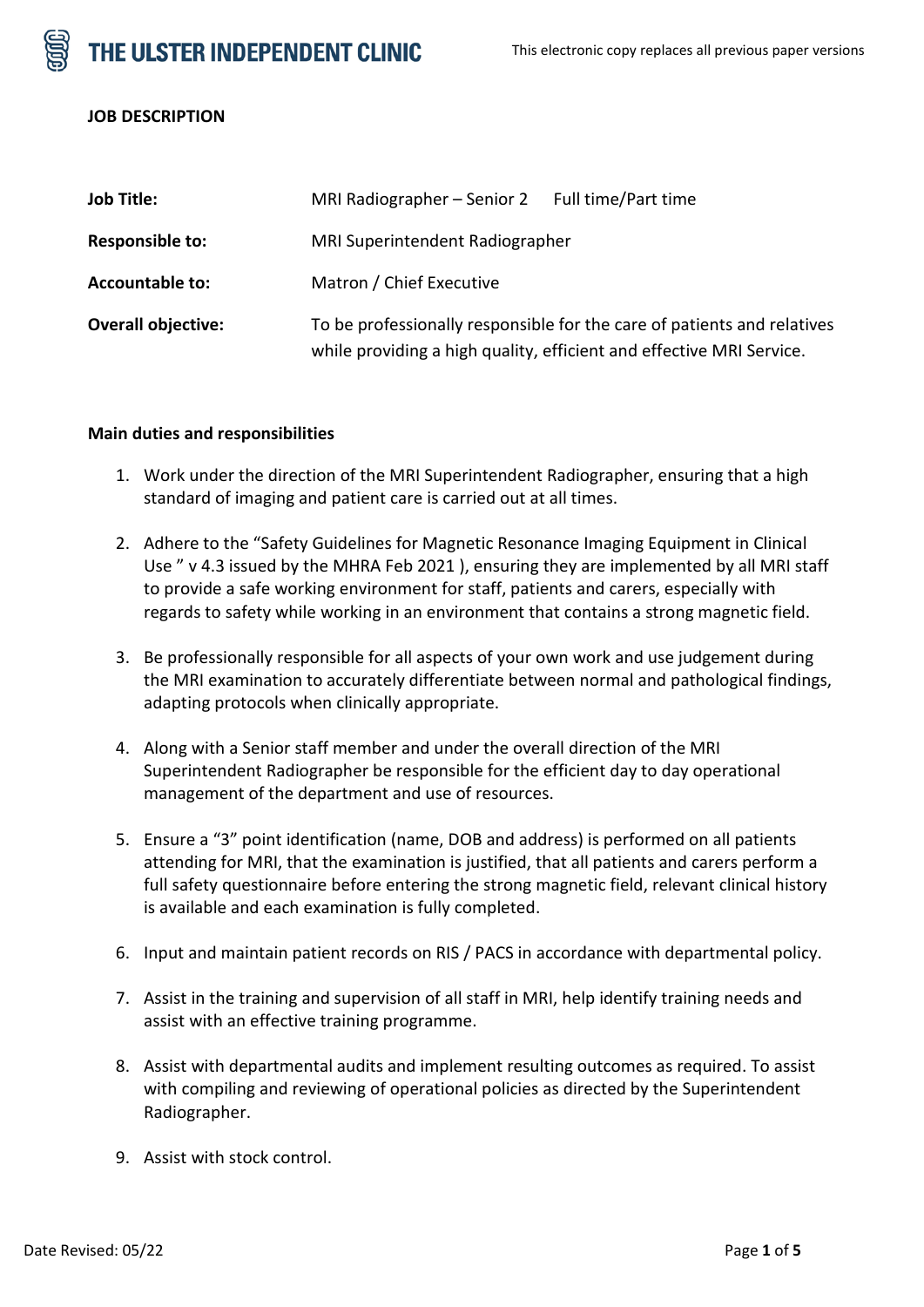THE ULSTER INDEPENDENT CLINIC

- 10. Participate in a Quality Assurance programme and be responsible for the operational aspects of quality in MRI.
- 11. Take part in annual Performance Review process.
- 12. Participate in flexible working arrangements to include a shift Rota system, weekend working and Bank holidays if required.

# **General Duties:**

- 1. Read, understand and adhere to all Ulster Independent Clinic policies and procedures.
- 2. Communicate effectively with all users of the service, being courteous and respectful and ensure confidentiality, at all times.
- 3. Actively participate and contribute to the continuous improvement of the service.
- 4. Attend all mandatory in-service training and lectures.
- 5. Comply with the Ulster Independent Equal Opportunities Policy at all times.
- 6. Carry out all duties & responsibilities in accordance with Health & Safety policies and statutory regulations.
- 7. Be responsible for own professional development and maintenance of knowledge and skills according to professional guidelines.
- 8. Adhere to and abide by professional code at all times.

*The above is not an exhaustive list of duties and should be regarded as providing guidelines in which the individual works. This job description is subject to review in light of changing circumstances and operational requirements.*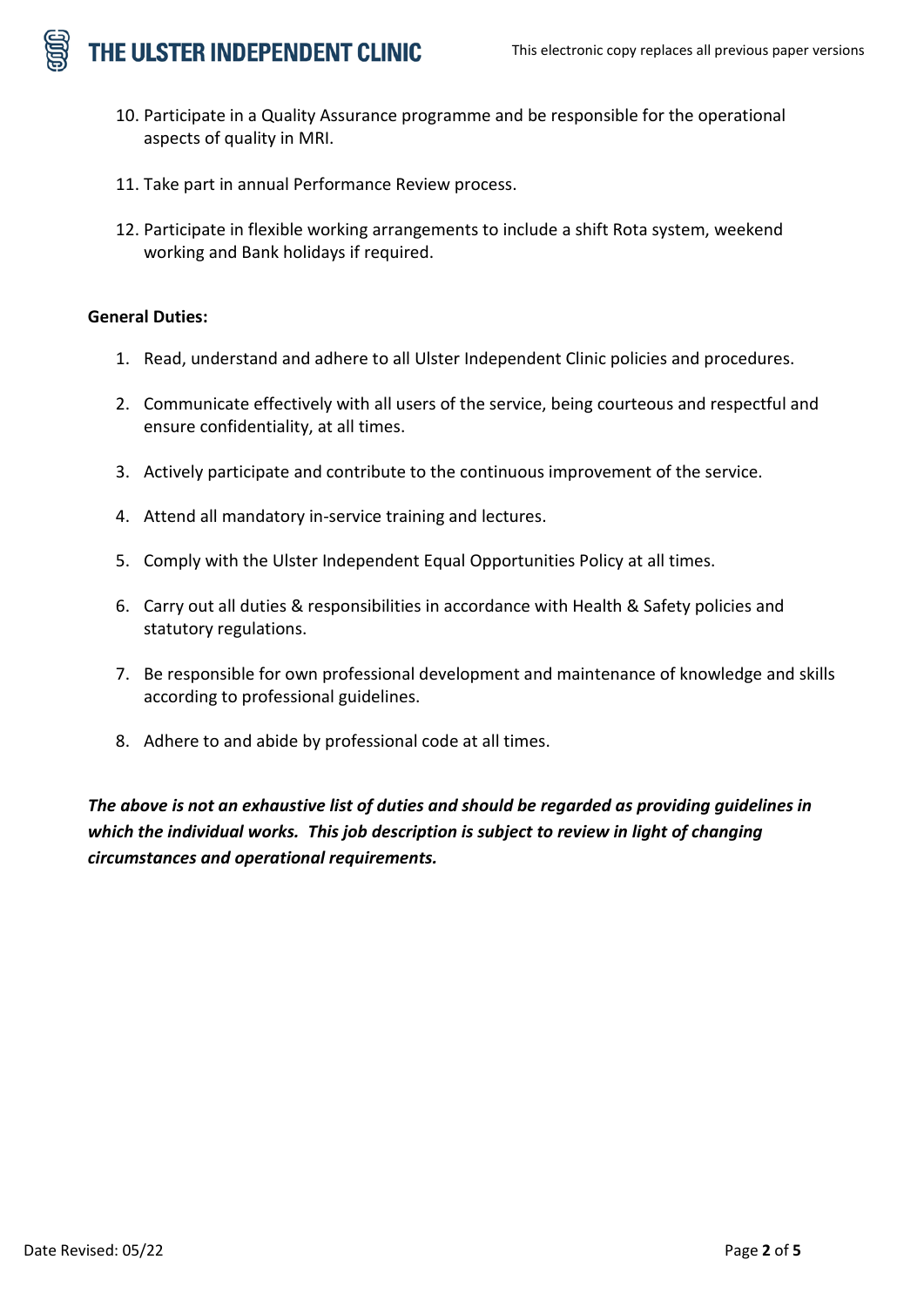

| <b>CATEGORY</b>     | <b>ESSENTIAL</b>                       | <b>DESIRABLE</b>                 |
|---------------------|----------------------------------------|----------------------------------|
| <b>Experience</b>   | 2 years post-graduation experience     | Possess a post graduate          |
|                     | with at least 6 months substantive     | qualification in MRI.            |
|                     | MRI experience.                        |                                  |
|                     | Have relevant and current              |                                  |
|                     |                                        |                                  |
|                     | knowledge of MRI gained through        |                                  |
|                     | experience of routine and complex      |                                  |
|                     | examinations.                          |                                  |
|                     | Knowledge of contrast agents and       | Have a certificate of            |
|                     | their effects, adverse reactions and   | competence in administering      |
|                     | contra indications.                    | Intravenous injections. If not,  |
|                     |                                        | be willing to attend training to |
|                     | Experience in using patient            | achieve this.                    |
|                     | information systems and computer       |                                  |
|                     | literate.                              |                                  |
| <b>Competencies</b> |                                        |                                  |
|                     | Self-motivated                         |                                  |
|                     | Have the ability to prioritise and     |                                  |
|                     | manage time effectively.               |                                  |
|                     | Strong interpersonal skills, excellent |                                  |
|                     | verbal and written communication,      |                                  |
|                     | empathetic and patient focused.        |                                  |
|                     |                                        |                                  |
|                     |                                        |                                  |

# **Personnel Specification**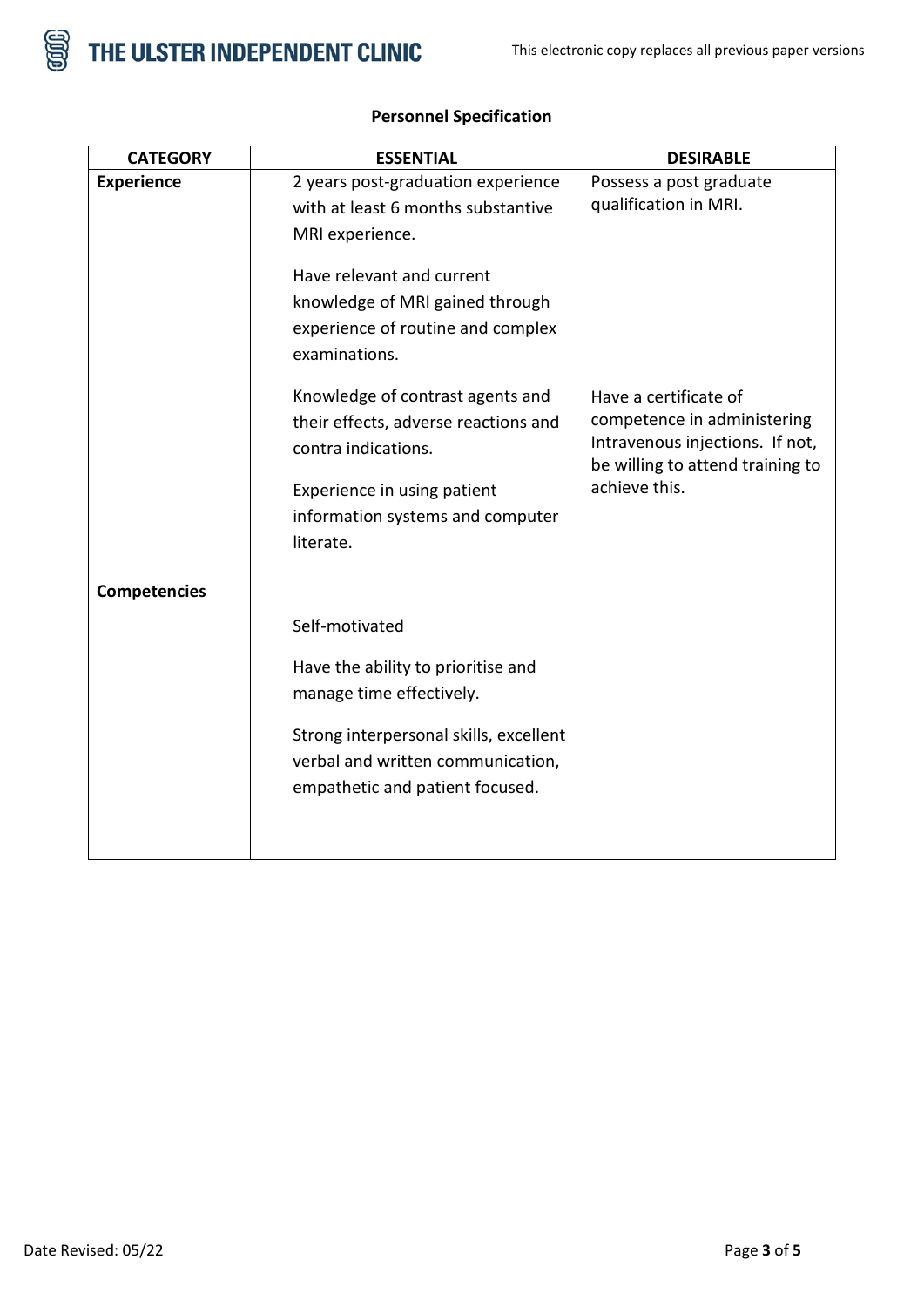



| <b>CATEGORY</b>                                   | <b>ESSENTIAL</b>                                                                                                                                                                                                                                                                                                                                                                                                                          | <b>DESIRABLE</b>                                                                                                             |
|---------------------------------------------------|-------------------------------------------------------------------------------------------------------------------------------------------------------------------------------------------------------------------------------------------------------------------------------------------------------------------------------------------------------------------------------------------------------------------------------------------|------------------------------------------------------------------------------------------------------------------------------|
| Education/<br>Qualifications /<br><b>Training</b> | An appropriate professional<br>qualification recognised by the<br>College of Radiographers e.g.<br>Diploma of Radiography (DCR®)<br>or a Radiography degree (BSc).                                                                                                                                                                                                                                                                        | A post-graduate qualification in<br>MRI.<br>Have a Certificate of Competence in<br>administrating intravenous<br>injections. |
| Professional<br>Membership                        | Current registration with the<br><b>Health and Care Professions</b><br>Council.                                                                                                                                                                                                                                                                                                                                                           |                                                                                                                              |
| Other                                             | The post holder will be required<br>to be flexible in their working<br>pattern to meet service needs<br>e.g. shifts<br>Current professional indemnity<br>insurance<br>Evidence of continuing<br>professional development<br>Satisfactory completion of the<br>following checks:<br>References<br>**Evidence of right to live<br>and work in UK<br>Health screening<br><b>Qualification checks</b><br>Satisfactory *ACCESSNI<br>clearance. |                                                                                                                              |